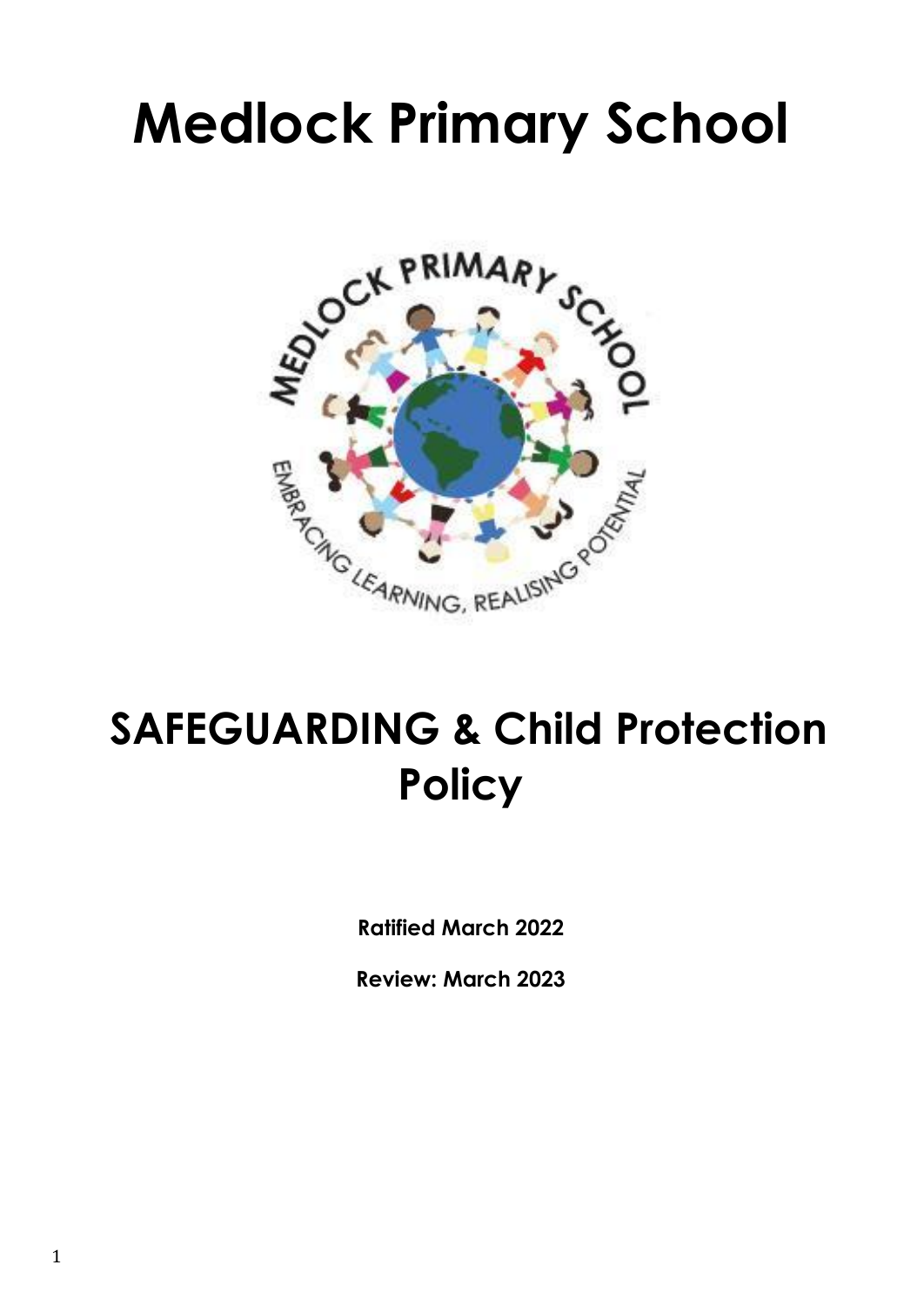### **1. INTRODUCTION**

- 1.1 This policy has been developed to ensure that all adults in **Medlock Primary School** are working together to safeguard and promote the welfare of children and young people. This policy is to be reviewed annually**.** See appendix C for a summary of a 'good' safeguarding school.
- 1.2 This policy describes the management systems and arrangements in place to create and maintain a safe learning environment for all our children, young people and staff. It identifies actions that should be taken to redress any concerns about child safety and welfare including protecting pupils and staff from extremist views, vocal or active, which are opposed to fundamental British values. All opinions or behaviours which are contrary to these fundamental values and the ethos of the school will be vigorously challenged.
- 1.3 This policy describes the management systems and arrangements in place to create and maintain a safe learning environment for all our children, young people and staff. It identifies actions that should be taken to redress any concerns about child welfare.
- 1.4 The Headteacher, or in their absence the authorised member of senior staff**,** has the ultimate responsibility for safeguarding and promoting the welfare of children and young people.
- 1.5 Safeguarding and promoting the welfare of children and young people goes beyond implementing basic child protection procedures. It is an integral part of all activities and functions of Medlock Primary School. This policy complements and supports other relevant school and Local Safeguarding Board policies (Appendix A).
- 1.6 Under the Education Act 2002 schools / settings have a duty to safeguard and promote the welfare of their pupils and, in accordance with guidance set out in 'Working Together to Safeguard Children 2015', Medlock Primary School will work in partnership with other organisations where appropriate to identify any concerns about child welfare and take action to address them.

## **2. ETHOS**

2.1 Medlock Primary School aims to create and maintain a safe learning environment where all children and adults feel safe, secure and valued; and know they will be listened to and taken seriously. Our school is committed to the principles outlined in 'Keeping Children Safe in Education' and implements policies, practices and procedures which promote safeguarding and the emotional and physical well-being of children, young people and staff.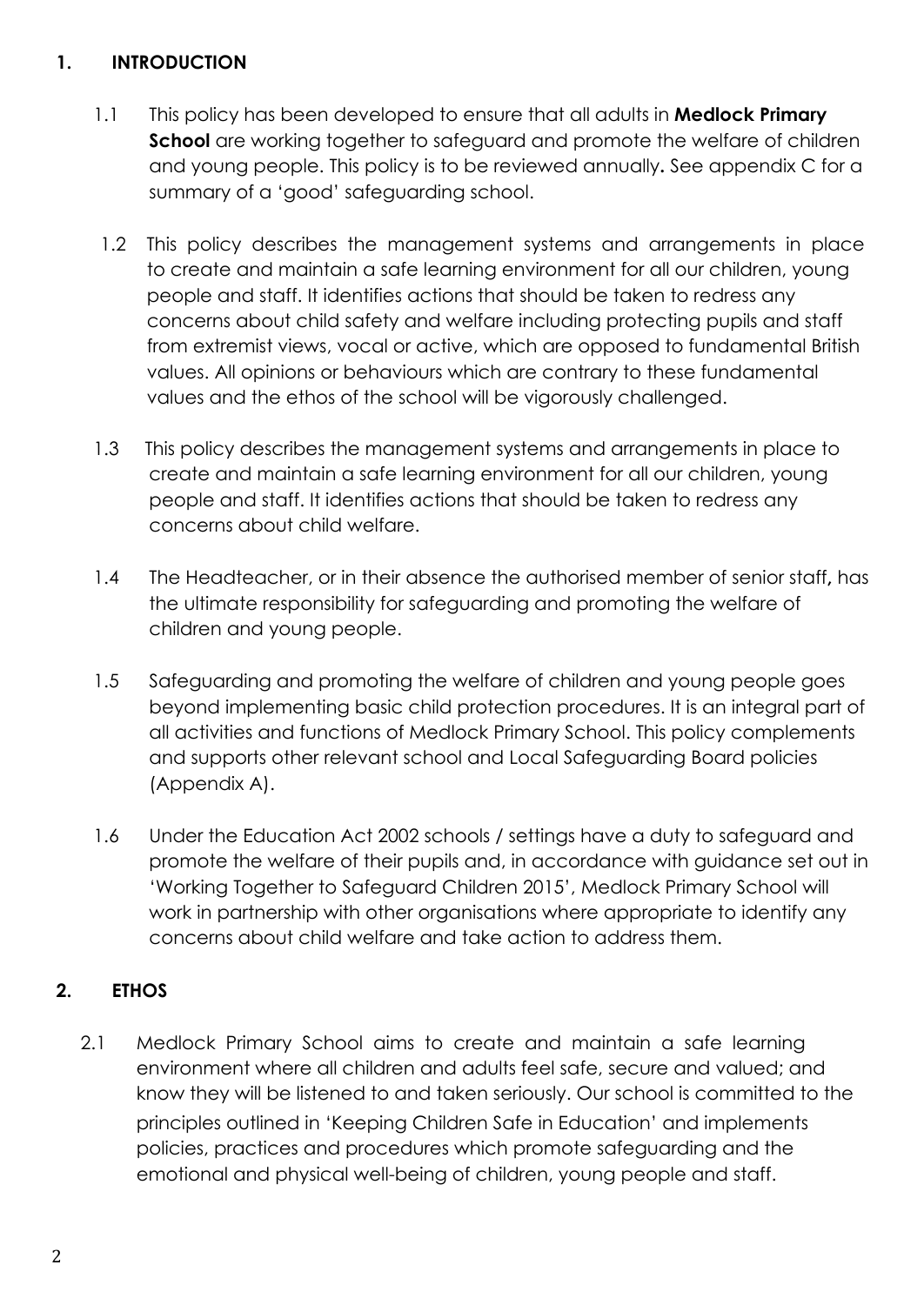- 2.2 The school is committed to supporting the delivery of effective early help using The Multi- Agency Levels of Need and Response Framework. The children have access to appropriate curriculum opportunities, including emotional health and well-being, to support the development of the skills needed to help them stay safe and healthy, develop their self-esteem and understand the responsibilities of adult life, particularly in regard to child care and parenting skills.
	- 2.3 Access to cross-curricular activities will provide opportunities to develop self-esteem and self-motivation and to help pupils respect the rights of other individuals and potentially vulnerable groups.
- 2.4 Medlock Primary School will exercise diligence and prevent any organisation or speaker from using the schools facilities to disseminate extremist views or radicalise pupils and staff.
- 2.5 Medlock Primary School will exercise due diligence to ensure children are protected from all potential threats including (but not exclusively) peer on peer abuse, abuse within the family home, online abuse and abuse in the wider community.
- 2.6 Medlock Primary School will ensure the children who attend will be taught the requisite skills needed to communicate concerns and where possible, protect themselves by recognising and avoiding risks.

## **3. THE CURRICULUM**

- 3.1 All children have access to an appropriate curriculum, differentiated to meet their needs. This enables them to learn to develop the necessary skills to build self-esteem, respect others, defend those in need, resolve conflict without resorting to violence, question and challenge and to make informed choices in later life.
- 3.2 Children and young people are encouraged to express and discuss their ideas, thoughts and feelings through a variety of activities and have access to a range of cultural opportunities which promote the fundamental British values of tolerance, respect and empathy for others. There is access to a range of extra-curricular activities, information and materials from a diversity of sources which not only promotes these values but supports the social, spiritual, moral well-being and physical and mental health of the pupils.
- 3.3 Personal Health and Social Education, Citizenship, Philosophy for Children and Religious Education lessons will provide opportunities for children and young people to discuss and debate a range of subjects including lifestyles, forced marriage, family patterns, religious beliefs and practices and human rights issues.
- 3.4 Medlock Primary School takes account of the latest advice and guidance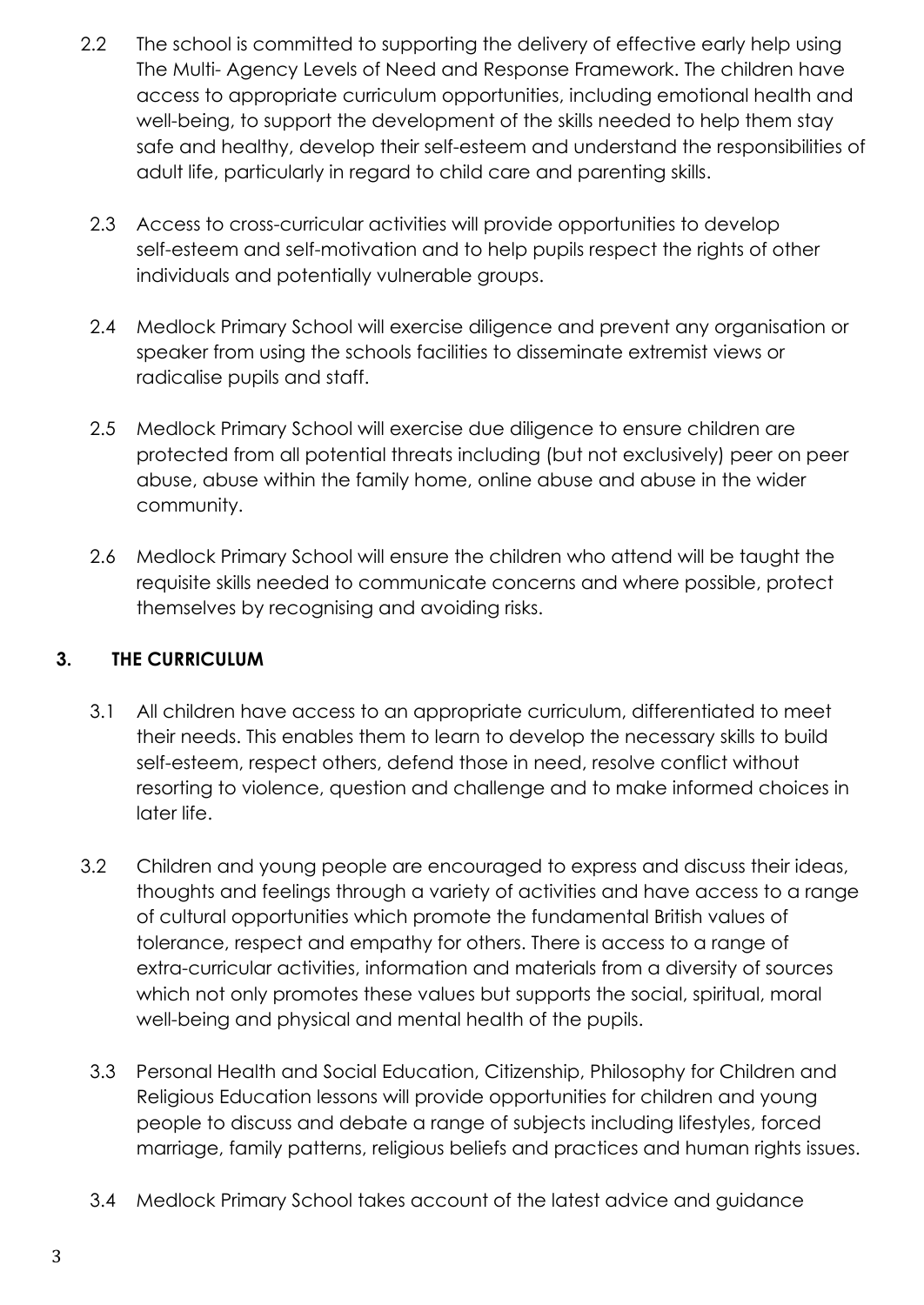provided to help address specific vulnerabilities and forms of exploitation e.g. CCE, CSE, Radicalisation and Extremism, Forced Marriage, FGM.

3.5 All pupils will know that there are adults in the school whom they can approach in confidence if they are in difficulty or feeling worried and that their concerns will be taken seriously and treated with respect.

## **4. ATTENDANCE & EXCLUSIONS**

- 4.1 Medlock Primary School views attendance as a safeguarding issue and in accordance with the school's Attendance Policy, absences are rigorously pursued and recorded. Medlock Primary School, in partnership with the appropriate agencies, takes action to pursue and address all unauthorised absences in order to safeguard the welfare of children and young people in its care.
- 4.2 The Attendance Policy identifies how individual cases are managed and how we work proactively with parents/carers to ensure that they understand why attendance is important. In certain cases this may form part of an Early Help Assessment (EHA).
- 4.3 We implement the statutory requirements in terms of monitoring and reporting children missing in education (CME) and off-rolling. Our understanding of these matters supports our practice in safeguarding children and young people.
- 4.4 The school will only place young people in alternative educational provision which is a registered provider and has been quality assured. Young people who require access to alternative provision will have a personalised learning plan designed to meet their needs. Their attendance will be monitored by Medlock Primary School in accordance with the School Register Regulations.
- 4.5 The Senior DSL will be informed when a fixed term or permanent exclusion is being discussed and any safeguarding issues will be considered. Where it is felt that a child or young person is likely to be permanently excluded, a multi-agency assessment will be instigated to ensure that there is improved understanding of the needs of the young person and their family and that the key agencies are involved.

## **5. KEEPING RECORDS**

5.1 Medlock Primary School will keep and maintain up to date information on children on the school roll; including where and with whom the child is living, attainment, attendance, referrals to and support from other agencies. The school record will also include a chronology of any other significant event in a child's life.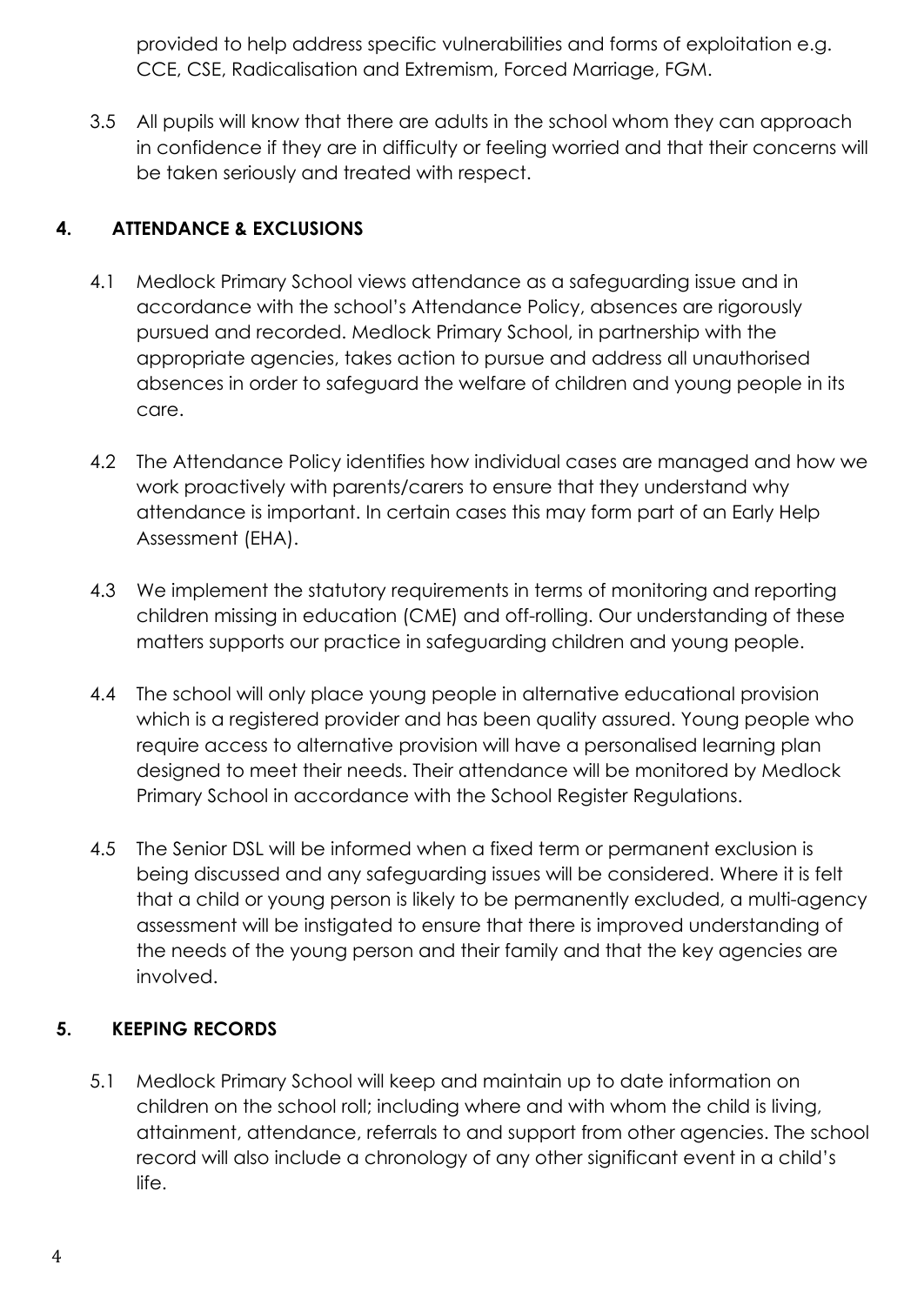5.2 CPOMS (Child Protection Online Monitoring Systems) is used to monitor and track child protection, child in need and early help concerns or issues and provides the chronology of events to support appropriate action and / or further referrals.

## **6. ROLES AND RESPONSIBILITIES**

- 6.1 The Headteacher of Medlock Primary School will ensure that:
	- The policies and procedures adopted by the Governing Body to safeguard and promote the welfare of pupils are fully implemented and followed by all staff including volunteers and are in line with all relevant governmental advice and legislation (Keeping Children Safe in Education, Data Protection etc).
	- Safe recruitment and selection of staff and volunteers is practiced.
	- A senior member of staff for child protection will be identified as the Senior Designated Safeguarding Lead (DSL) and receive appropriate on-going training, support and supervision.
	- Sufficient time and resources are made available to enable the designated member of staff to discharge their responsibilities, including attending inter-agency meetings, contributing to the assessment of children and young people, supporting colleagues and delivering training as appropriate.
	- All staff and volunteers receive appropriate training which is regularly updated.
	- All temporary staff and volunteers are made aware of the school's safeguarding policy and arrangements.
	- All staff and volunteers feel safe about raising concerns about poor or unsafe practice in regard to the safeguarding and welfare of the children and young people and such concerns will be addressed sensitively and effectively.
	- Parents/carers are aware of and have an understanding of the school's responsibilities to promote the safety and welfare of its pupils by making its obligations clear in the school/setting prospectus.
	- Ensure that the Safeguarding policy is available on the school's web-site.
	- Ensure that the school co-operates with appropriate agencies and risk based approaches to ensure young people are safeguarded against any potential grooming activities which may attempt to draw them into harmful activities eg CSE and radicalization and extremism.
	- Pupil records are stored securely in line with the Data Protection Policy.

#### 6.2 The Governing Body of the school will ensure that:

- A member of the Governing Body is identified as the designated governor for safeguarding and receives appropriate training. The identified governor will provide the governing body with appropriate information about safeguarding and will liaise with the designated member of staff.
- A member of the school's leadership team is designated to take lead responsibility for safeguarding within the school (Senior Designated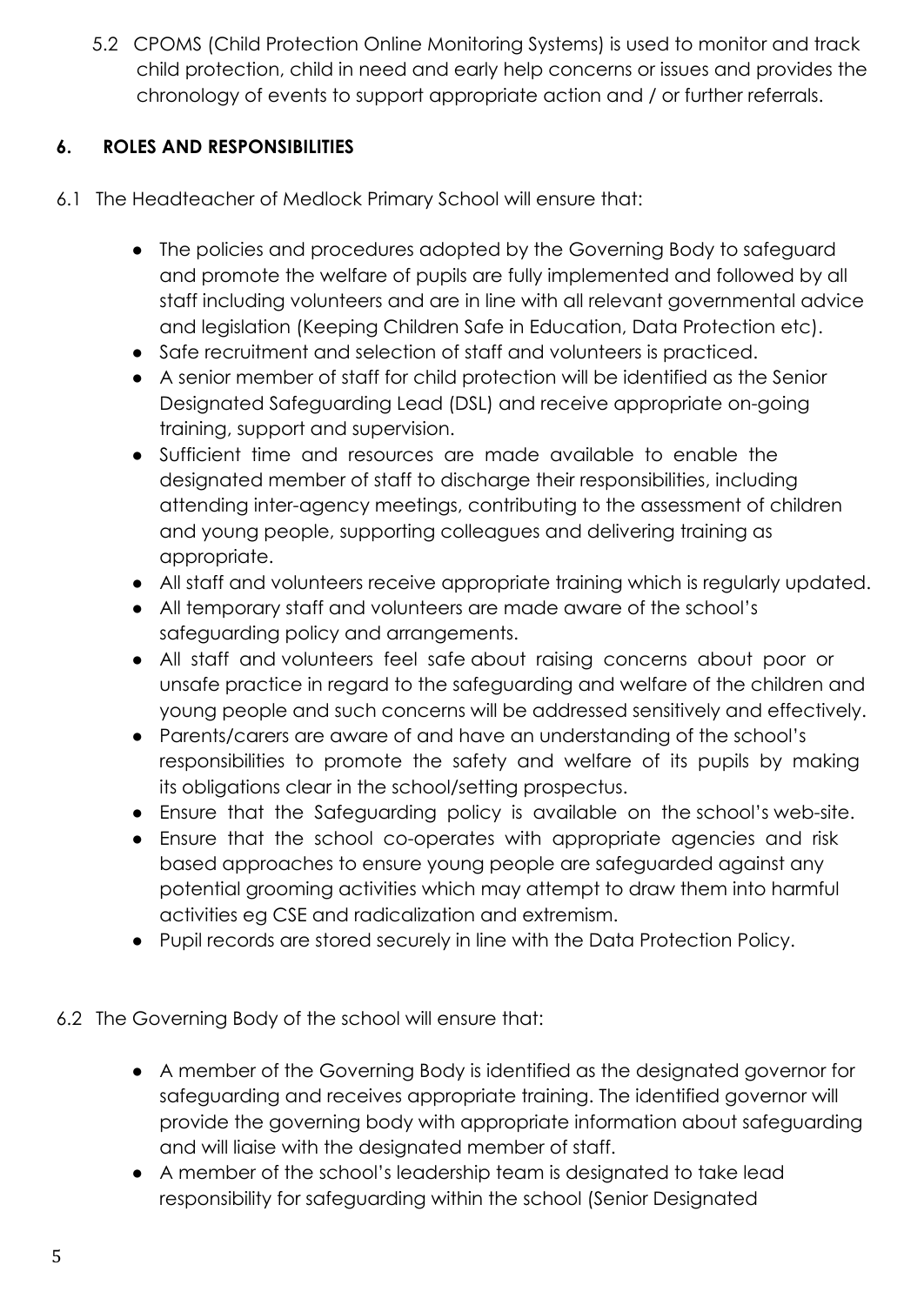Safeguarding Lead or Senior DSL).

- The school's safeguarding policy is reviewed annually and updated; the school complies with local safeguarding procedures as well as relevant governmental advice and legislation (Keeping Children Safe in Education, Data Protection etc).
- The school operates safe recruitment and selection practices including appropriate use of references and checks (including DBS) on new staff and volunteers.
- Procedures are in place for dealing with allegations of abuse against members of staff and volunteers and these are in line with Local Authority procedures.
- All staff and volunteers who have regular contact with children and young people receive appropriate training and information about the school's safeguarding processes as part of induction.
- Ensure that the school co-operates with appropriate agencies and uses risk based approaches to ensure young people are safeguarded against any potential grooming activities which may attempt to draw them into harmful activities eg CSE and radicalisation and extremism.
- 6.3 The Designated Safeguarding Leaders (DSL) has a specific responsibility for championing the importance of safeguarding and promoting the welfare of children and young people registered in the school. The Designated Safeguarding Lead will:
	- Act as the first point of contact with regards to all safeguarding matters.
	- Attend updated training every two years.
	- Provide relevant information to the LA on how the school carries out its safeguarding duties.
	- Provide support and training for staff and volunteers.
	- Ensure that the schools actions are in line with the Manchester's Safeguarding Interagency Procedures.
	- Support staff to make effective referrals to the Children and Families Services and any other agencies where there are concerns about the welfare of a child.
	- Keep copies of all referrals to Children and Families Services and any other agencies related to safeguarding children (via CPOMs).
	- Ensure that all staff and volunteers receive information on safeguarding policies and procedures from the point of induction.
	- Ensure that any staff with specific responsibility for safeguarding children receive the appropriate training to undertake this role.
	- Manage and keep secure the school's safeguarding records (via CPOMs).
	- Ensure that all staff and volunteers understand and are aware of the school's reporting and recording procedures and are clear about what to do if they have a concern about a child.
	- Liaise with the Headteacher about any safeguarding issues.
	- Ensure that the Safeguarding Policy is regularly reviewed and updated.
	- Keep up to date with changes in local policy and procedures and are aware of any guidance issued by the DfE concerning Safeguarding.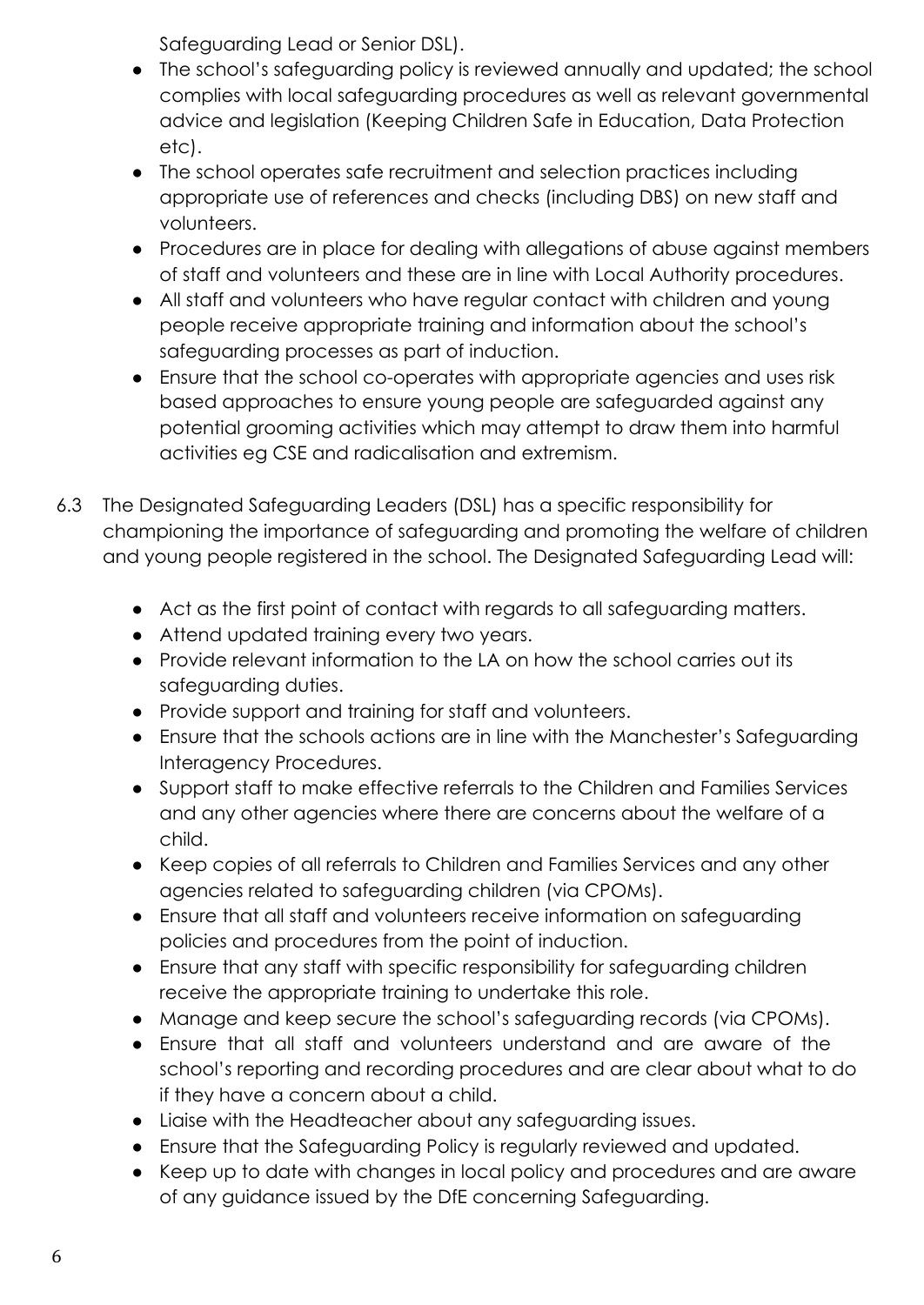● Securely hand over a pupil's child protection or safeguarding information to a new establishment if a pupil leaves the school while actively engaged with a family at EHA, CIN or CP level.

## **7. SAFE RECRUITMENT AND SELECTION OF STAFF**

- 7.1 The school's recruitment and selection policies and processes adhere to the 'Keeping Children Safe in Education' document.
- 7.2 The Headteacher and governing body will ensure that all external staff and volunteers using the school site will have been vetted and checked (DBS, references etc.)

## **8. WORKING WITH OTHER AGENCIES**

- 8.1 Medlock Primary School develops effective links with other relevant agencies and co-operates as required with any enquiries regarding child protection issues.
- 8.2 The school will notify social care if:
	- A child subject to a child protection plan is about to be permanently excluded.
	- There is an unexplained absence of a pupil who is subject to a child protection of more than two days from school.

## **9. CONFIDENTIALITY AND INFORMATION SHARING**

- 9.1 Staff ensure that confidentiality protocols are followed and information is shared appropriately. The Headteacher, DSL Team or Designated Members of Staff discloses any information about a pupil to other members of staff on a need to know basis only.
- 9.2 All staff and volunteers must understand that they have a professional responsibility to share information with other agencies in order to safeguard children. All staff and volunteers must be clear with children that they cannot promise to keep secrets.

## **10. TRAINING FOR STAFF AND VOLUNTEERS**

- 10.1 In accordance with 'Keeping Children Safe in Education', all staff will receive training at induction.
- 10.2 All staff should receive appropriate child protection training which includes basic safeguarding information about the school's policies and procedures, signs and symptoms of abuse (emotional and physical), indicators of vulnerability to radicalisation, how to manage a disclosure from a child as well as when and how to record a concern about the welfare of a child.
- 10.3 All DSLs will receive refresher training every two years. All staff will receive appropriate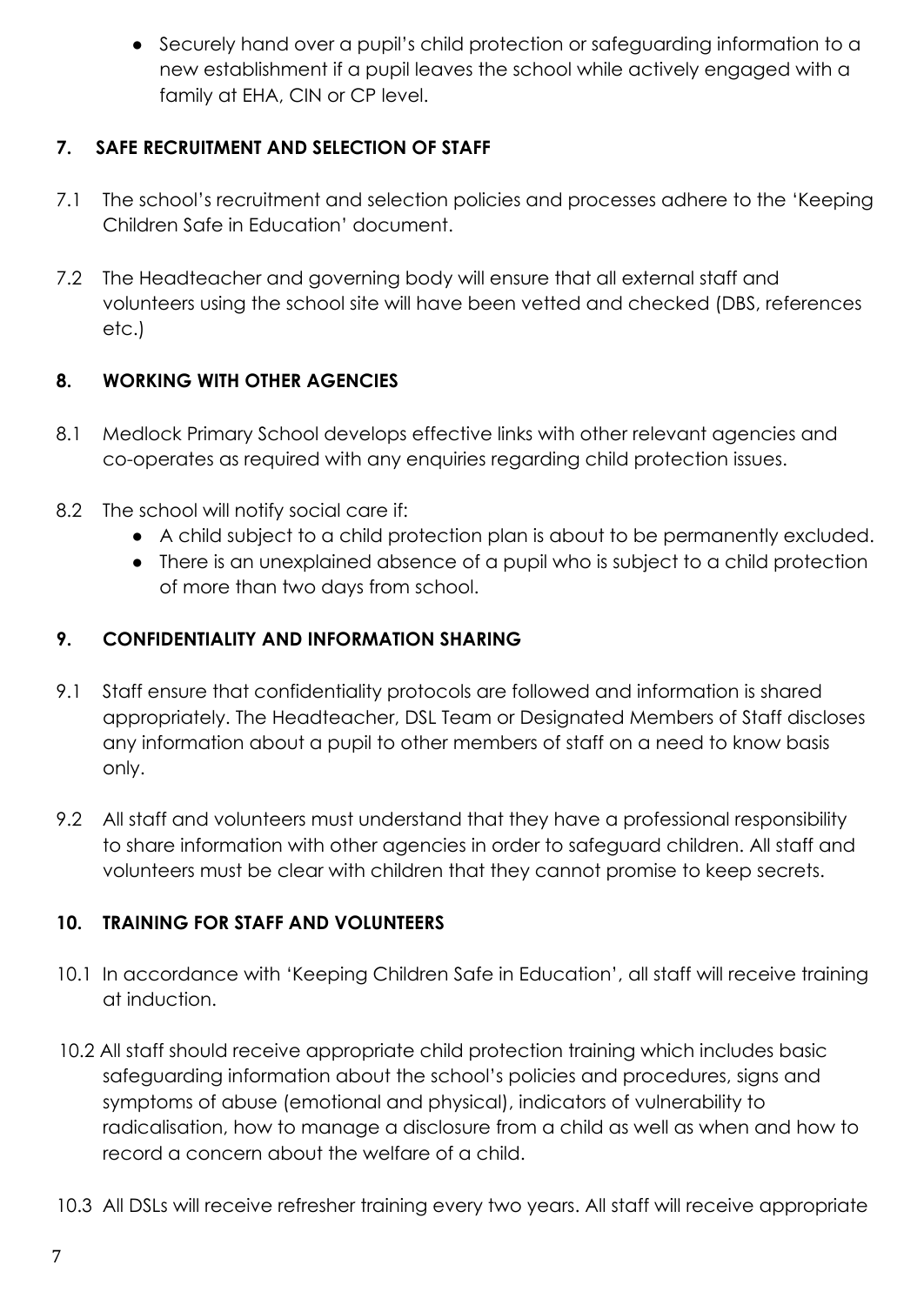child protection training which is regularly updated.

10.4 All staff will receive training or briefings on particular safeguarding issues, for example, Guns and Gangs, Forced Marriage, Female Genital Mutilation, Domestic Abuse and Child Sexual Exploitation, E-Safety, Preventing Violent Extremism.

## **11. RECORDING AND REPORTING CONCERNS**

- 11.1 All staff, volunteers and visitors have a responsibility to report any concerns about the welfare and safety of a child and all such concerns must be taken seriously (Appendix B). If a concern arises all staff, volunteers and visitors must:
	- Speak to the DSL or the person who acts in their absence
	- Agree with this person what action should be taken, by whom and when it will be reviewed
	- Record the concern using the school's safeguarding recording system (CPOMS)

## **12. INFORMING PARENTS/CARERS**

Our approach to working with parents/carers is one of transparency and honesty; and our responsibility is to safeguard and promote the welfare of all the children in our care. We aim to do this in partnership with our parents/carers. In most cases parents and carers will be informed when concerns are raised about the safety and welfare of their child. Parents and carers should be given the opportunity to address any concerns raised. Parents and carers will not be contacted if it is felt this would increase any perceived risk to a child.

Parents and carers will be informed if a referral is to be made to the Children and Families Directorate (social services) or any other agency unless doing so would increase any perceived risk a child faces.

Parents/carers will not be informed if it is believed that by doing so would put the child at risk. In such cases the DSLs or Headteacher will seek advice from Children and Families Directorate (social services).

## **13. DOMESTIC ABUSE**

- 13.1 The school is aware that children and young people's development, as well as their social and emotional resilience, is affected by many factors including exposure to domestic abuse within the family situation and that this is a safeguarding issue.
- 13.2 Children and young people react to domestic abuse in similar ways to other types of abuse and trauma.
- 13.3. Information about Domestic Abuse and its effect upon children and young people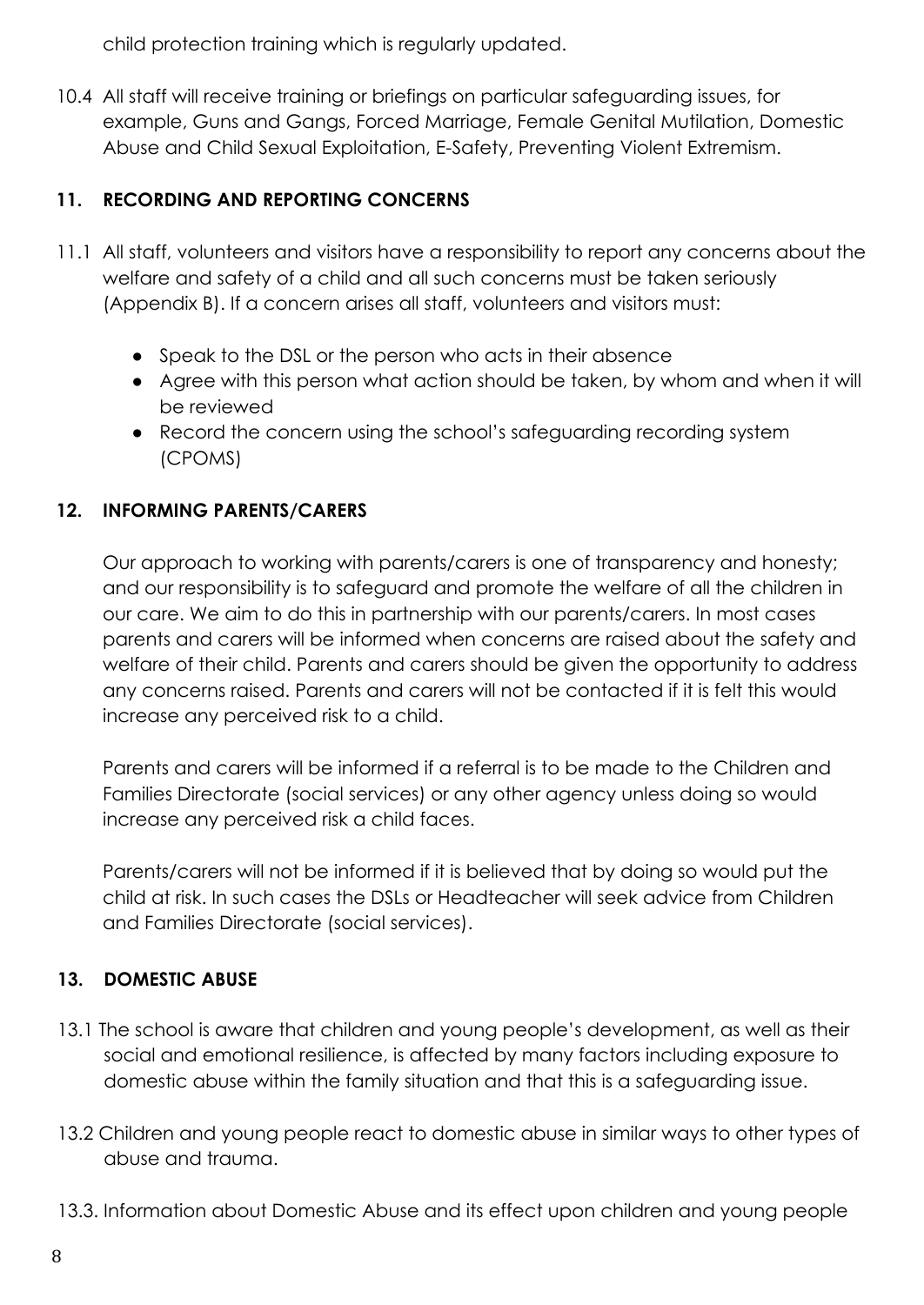will be incorporated into staff Safeguarding and Child Protection training and briefings and the school's Safeguarding and Child Protection's Policies and Procedures will be used to protect children and young people exposed to, and at risk from, domestic abuse.

13.4 Any child or young person thought to be at immediate risk will be reported without delay to the police service as a 999 emergency and the Manchester Children and Families Directorate First Contact Centre will be contacted as soon as possible.

## **14. FORCED MARRIAGE**

- 14.1 Forced Marriage became a criminal offence in June 2014. It is a form of child, adult and domestic abuse and, in line with statutory guidance, is treated as such by this school. The school is sensitive to differing family patterns and lifestyles and childrearing patterns that vary across different racial, ethnic and cultural groups. Child abuse cannot be condoned for religious or cultural reasons.
- 14.2 Information about Forced Marriage will be incorporated into staff Safeguarding and Child Protection training and briefings and the school's Safeguarding and Child Protection Policies will be used to protect a victim or potential victim of forced marriage.
- 14.3 If a case of forced marriage is suspected, parents and carers will not be approached or involved about a referral to any other agencies.
- 14.4 If imminent risk is perceived or a disclosure of imminent risk is received the Forced Marriage Unit of the Police will be contacted immediately. The One Chance Rule could be initiated by the DSL or Headteacher if risk of removal by the parents before the Police Arrive is seen as an immediate risk.

## **15. FEMALE GENITAL MUTILATION**

- 15.1 Female Genital Mutilation (FGM) is illegal in the United Kingdom and is a violation of human rights of girls and women. Information on FGM will be incorporated into staff Safeguarding and Child Protection training and briefings.
- 15.2 Where it is believed a child is at risk of being a victim of FGM then the DSL or Headteacher will contact First Contact Centre immediately. If evidence suggests that a child is in imminent risk of becoming a victim of FGM, both in the UK or abroad, then the DSL or Headtecher will contact both the First Contact Centre and the Police immediately.
- 15.3 [The Serious Crime Act 2015](https://www.gov.uk/government/uploads/system/uploads/attachment_data/file/416323/Fact_sheet_-_FGM_-_Act.pdf) strengthened further the legislation on FGM and now includes a new statutory duty placed on professionals (including teachers) to notify the police when they discover that FGM appears to have been carried out on a girl under 18.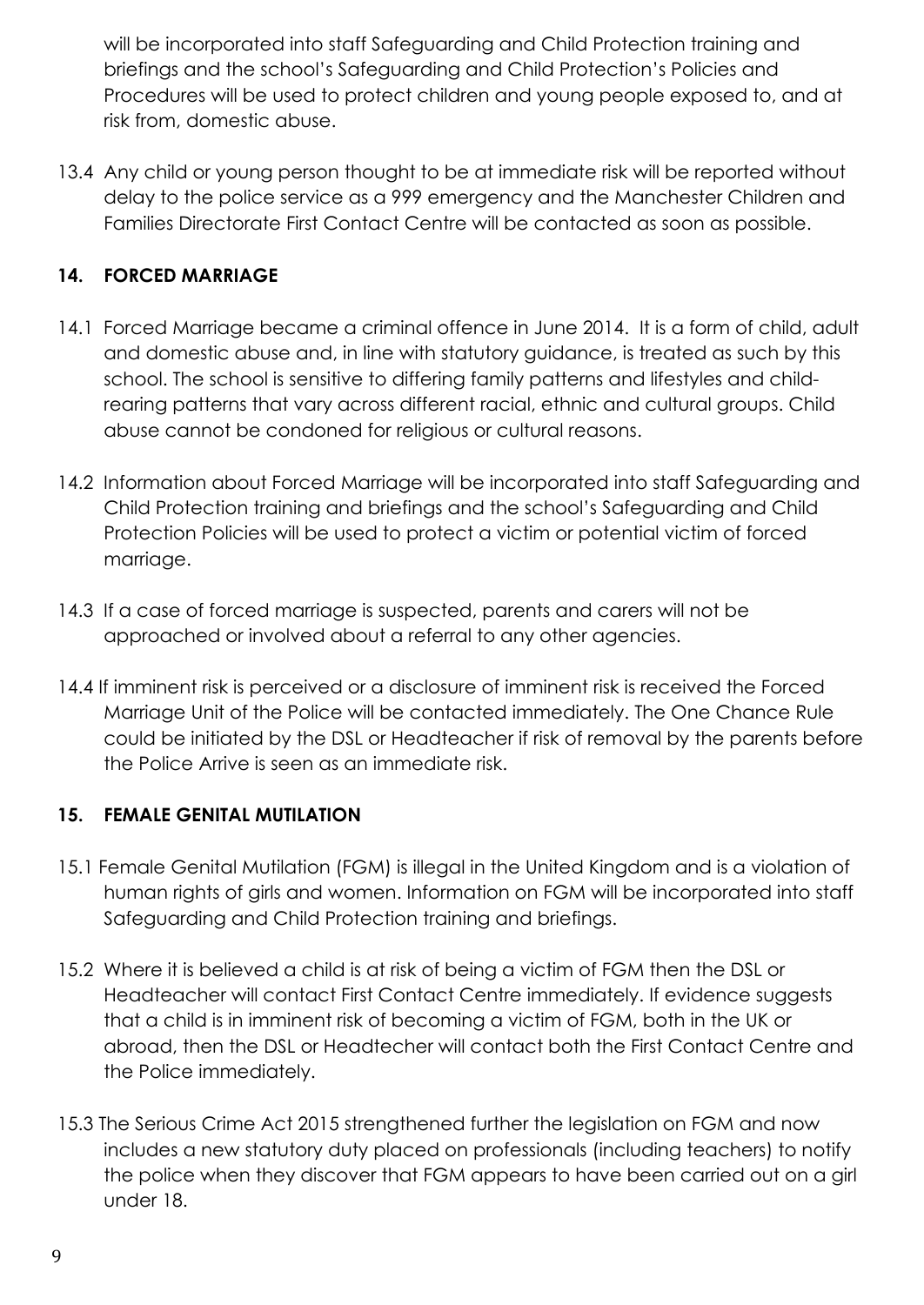## **16. PREVENTING RADICALISATION and VIOLENT EXTREMISM**

- 16.1 Medlock Primary School values the fundamental rights of freedom of speech, tolerance and the expression of beliefs and ideology which are the core values of our democratic society. However, all rights come with responsibilities and free speech which is designed to manipulate the vulnerable; expresses beliefs that advocate the manipulation of the vulnerable or which advocate harm or hatred towards others will not be tolerated. Medlock Primary School seeks to protect its students and staff from all messages and forms of violent extremism and ideologies including those linked to, but not restricted, to the following: Far Right/Neo Nazi, White Supremacist ideology, Extremist Islamist ideology, Extremist Christian ideology, Irish Nationalist and Loyalist paramilitary groups and extremist Animal Rights groups.
- 16.2 Medlock Primary School is clear that exploitation and radicalisation will be viewed as a safeguarding concern and will be referred to the appropriate safeguarding agencies immediately.

## **17 CHILD CRIMINAL EXPLOITATION (CCE) and CHILD SEXUAL EXPLOITATION (CSE)**

17.1 Medlock Primary School staff know that CCE and CSE are forms of abuse where an individual or group takes advantage of an imbalance in power to coerce, manipulate or deceive a child into sexual or criminal activity. Where it is suspected a child is at risk or the victim of CCE or CSE this is reported in line with school policy.

## **18 PEER ON PEER ABUSE**

- 18.1 Medlock Primary School Recognises that children are capable of abusing their peers. Medlock Primary School understands that abuse is abuse and should never be tolerated or passed off as "banter", "just having a laugh" or "part of growing up". It is also understood that peer on peer abuse can take many forms but in likelihood it is girls that will be victims and boys perpetrators.
- 18.2 Medlock Primary School understands the different forms peer on peer abuse can take, such as:
	- sexual violence and sexual harassment (including upskirting):
	- physical abuse such as hitting, kicking, shaking, biting, hair pulling, or otherwise causing physical harm:
	- sexting (also known as youth produced sexual imagery).
- 18.3 Medlock believes that supporting children to understand what peer on peer abuse is and how to recognise it will help prevent incidents from happening. In light of this, pastoral sessions / PHSE / circle time will enable children to do this.
- 18.4 Where peer on peer abuse is reported, a full investigation is initiated. The incident may then be reported to other agencies (including but not exclusively, the Police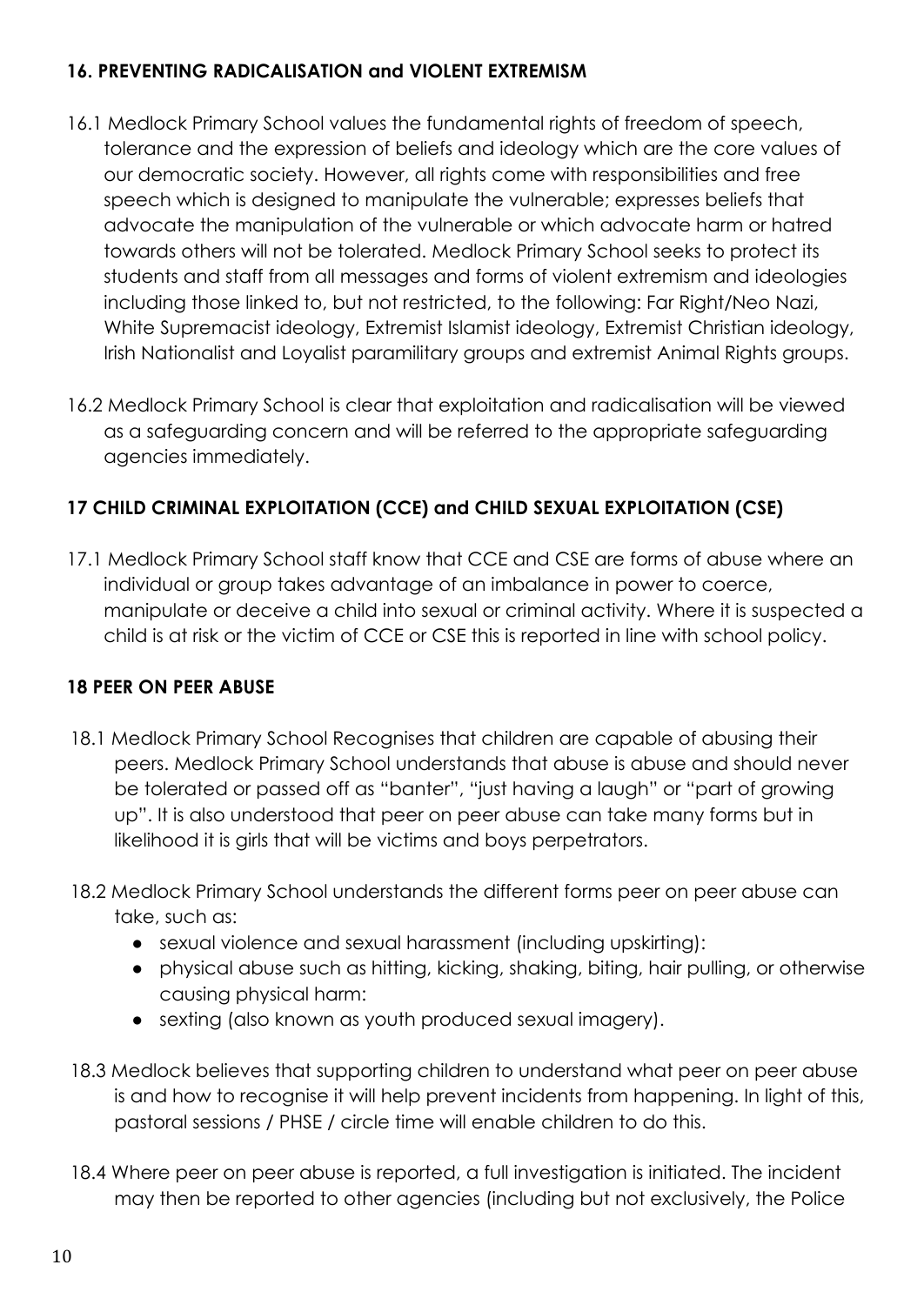and Children's Services), with said agencies then taking action within their own remit as a result of the investigation. Multi-agency work is then likely in both a pastoral capacity and/or as part of ongoing investigations.

## **19. E-SAFETY**

- 19.1 Medlock Primary School recognises that E-safety is a safeguarding issue not an ICT issue. The purpose of internet use in school is to help raise educational standards, promote pupil achievement and support the professional work of staff as well as enhance the school's management information and business administration.
- 19.2 The internet is an essential element in 21st century life for education, business and social interaction: Medlock Primary School has a duty to provide children and young people with quality access as part of their learning experience.
- 19.3 It is the duty of Medlock Primary School to ensure that every child and young person in its care is safe - this applies equally to the 'virtual' or digital world.
- 19.4Medlock Primary School will ensure that appropriate filtering methods are in place to ensure that pupils are safe from all types of inappropriate and unacceptable materials, including terrorist and extremist material.

## **20**. **MENTAL HEALTH**

- 20.1 All staff should be aware that mental health problems can, in some cases, be an indicator that a child has suffered or is at risk of suffering abuse, neglect or exploitation.
- 20.2 Only trained professionals can make a diagnosis of a mental health problem, but staff are well placed to observe children and identify those whose behaviour suggests they may be experiencing a mental health problem, or be at risk of developing one. Where concern is raised, Medlock Primary School will then act to support children through internal steps and / or referral to other agencies.
- 20.3 Abuse, neglect and other traumatic adverse childhood experiences can have a lasting impact. All staff are made aware of how these experiences can affect children's mental health, behaviour and education and where children have been affected, this information is flagged to all relevant staff.
- 20.4 Medlock Primary School staff take action on any mental health concerns and report them in line with school policy.

## **21. CHILD PROTECTION CONFERENCES AND CORE GROUP MEETINGS**

21.1 Members of staff are likely to be asked to attend a child protection conference or other relevant core group meetings about an individual pupil and will need to have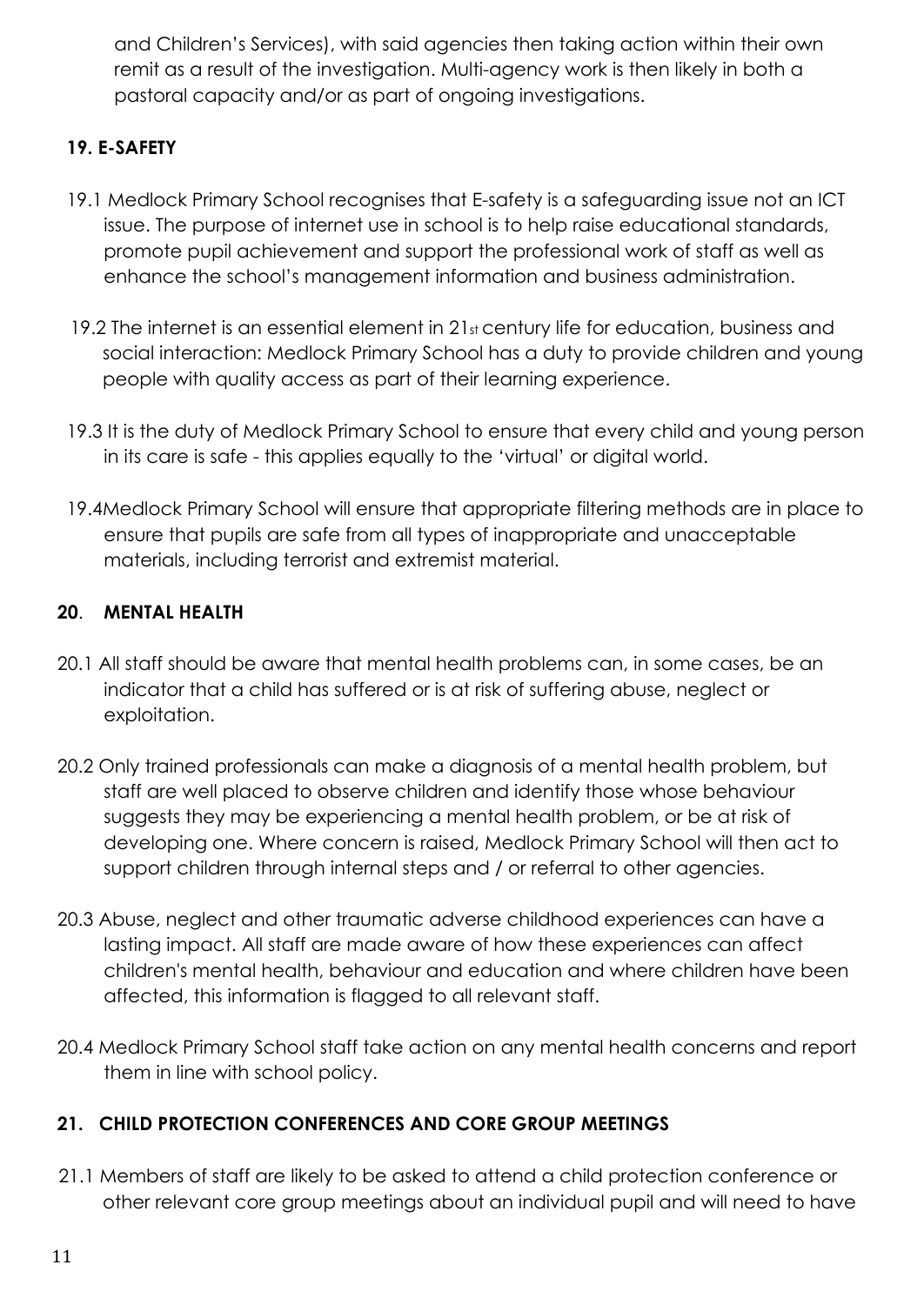as much relevant updated information about the child as possible. A child protection conference will be held if it is considered that the child/children are suffering or at risk of significant harm.

21.2 All reports for a child protection conference should be prepared in advance of the meeting and will include information about the child's physical, emotional, intellectual development and well-being as well as relevant family related issues. This information will be shared with the parents/carers.

## **22 MANAGING ALLEGATIONS AND CONCERNS AGAINST STAFF AND VOLUNTEERS**

- 22.1 The school follows the government guidance 'Keeping Children Safe in Education', when dealing with allegations made against staff and volunteers.
- 22.2 All allegations made against a member of staff and volunteers, including contractors or security staff working on site, will be dealt with quickly and fairly and in a way that provides effective protection for the child while at the same time providing support for the person against whom the allegation is made.

## **23. COMPLAINTS OR CONCERNS BY PUPILS, STAFF OR VOLUNTEERS**

- 23.1 Any concern or expression of disquiet made by a child will be listened to seriously and acted upon as quickly as possible to safeguard his or her welfare.
- 23.2 We will make sure that the child or adult who has expressed the concern or made the complaint will be informed not only about the action to be taken but also where possible about the length of time required to resolve the complaint. We will endeavour to keep the child or adult informed about the progress of the complaint/expression of concern.

## **24. SERIOUS CASE REVIEWS**

- 24.1 The Manchester Safeguarding Children Board will always undertake a serious case review when a child or young person dies (including death by suicide) and abuse or neglect is known or suspected to be a factor in their death. The purpose of the serious case review is to;
	- Find out if there are any lessons to be learnt from the case about how local professionals and agencies work together to safeguard and promote the welfare of children and young people
	- Identify what those lessons are, how they will be acted on and what is expected to change as a result of the serious case review
	- Improve inter-agency working to better safeguard and promote the welfare of children and young people.
- 24.2 If required, Medlock Primary School will provide an individual management report for a serious case review and will cooperate fully with implementing outcomes of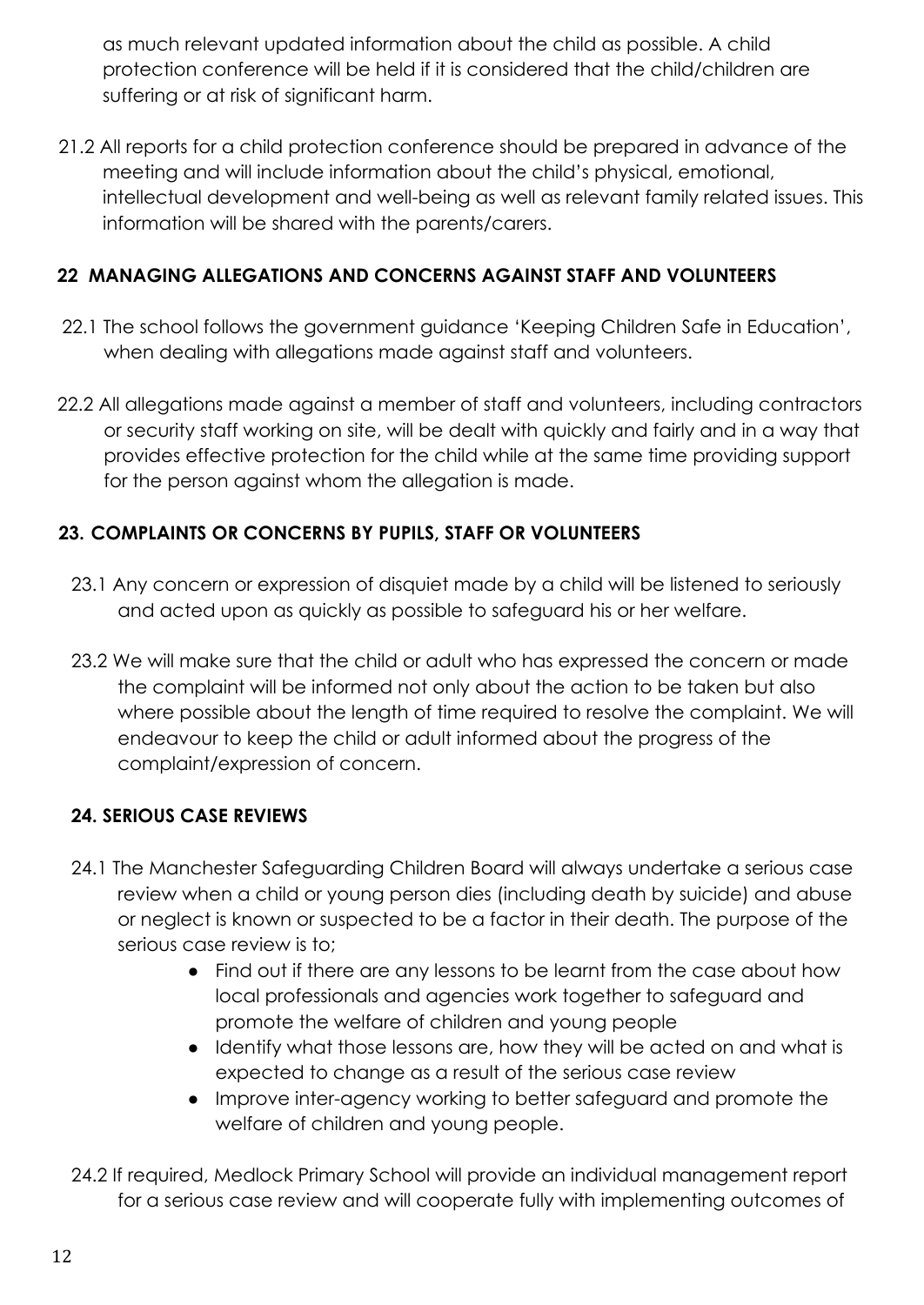the review including reviewing policy, practice and procedures as required.

## **25 VISITORS**

25.1 All visitors, including visiting speakers, are subject to the school's safeguarding protocols while on site and will be supervised at all times.

## **26 BOOKINGS**

26.1 Medlock Primary School operates a responsible booking protocol and will carry out appropriate checks and will exercise due diligence to prevent an organisation or speaker from using the school's facilities to disseminate extremist views or radicalise pupils or staff.

## **27 INCLUSION STATEMENT**

27.1 Medlock Primary School recognises the status of the protected characteristics and does everything in its power to ensure all staff and pupils are protected from prejudicial views. Fundamental British Values underpin daily life at Medlock Primary School and any actions by any member of the school community that go against British Values will be challenged and may result in further action being taken.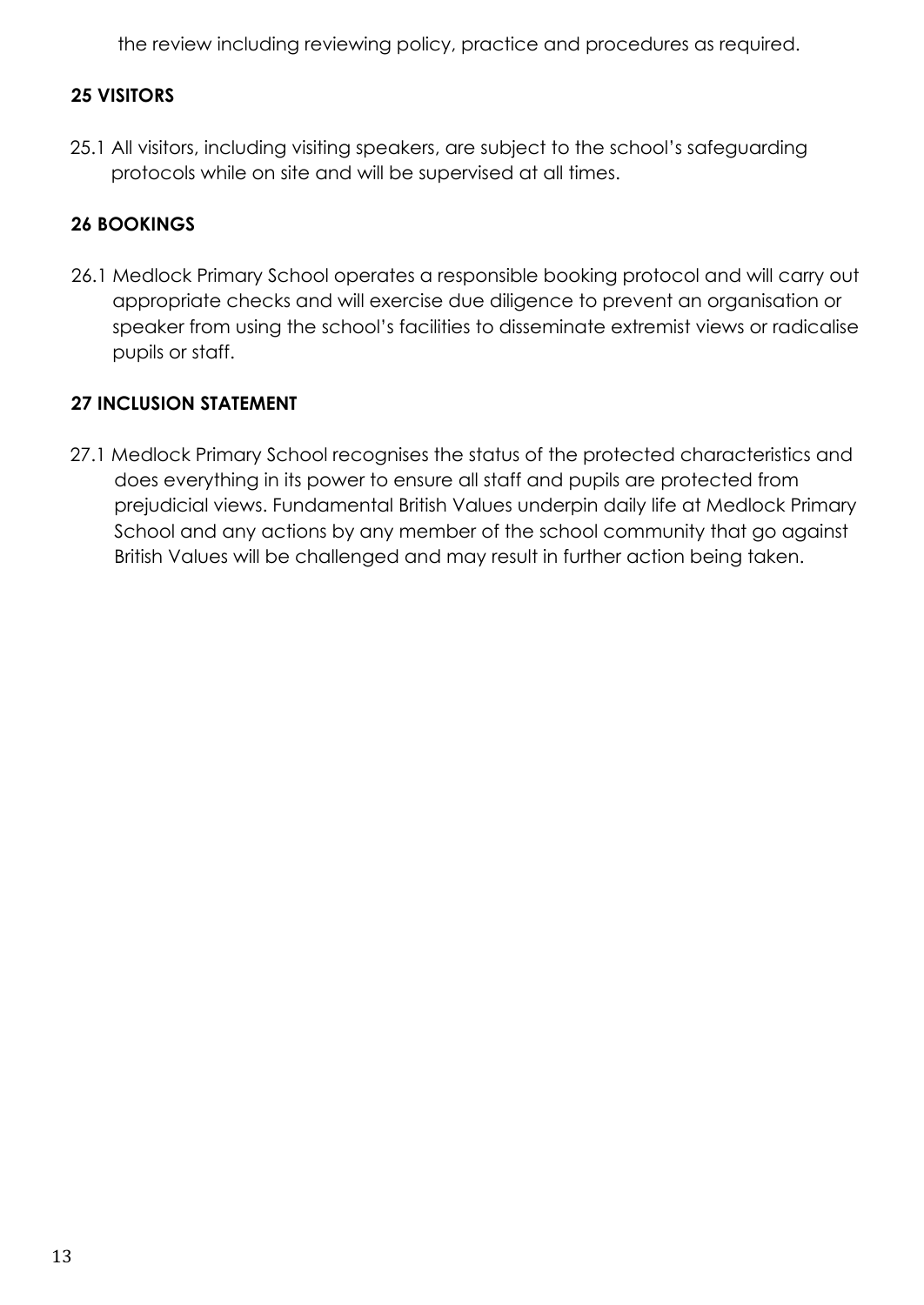#### **APPENDIX**

## **Definitions from Keeping Children Safe in Education**

#### **Significant Harm**

The threshold that justifies compulsory intervention in family life and gives Local Authorities a duty to make enquiries to decide whether they should take action to safeguard or promote the welfare of a child who is suffering or likely to suffer significant harm. This threshold should be applied to prevent the impairment of a child's mental and / or physical health or development.

#### **Physical Abuse**

Physical abuse may involve hitting, shaking, throwing, poisoning, burning or scalding, drowning, suffocating or otherwise causing physical harm to a child. Physical harm may also be caused when a parent or carer fabricates the symptoms of, or deliberately induces an illness in a child.

#### **Emotional Abuse**

Emotional abuse is the persistent emotional maltreatment of a child such as to cause severe and persistent adverse effects on the child's emotional development. It may involve conveying to children that they are worthless or unloved, inadequate, or valued only insofar as they meet the needs of another person. It may feature age or developmentally inappropriate expectations being imposed on children. These may include interactions that are beyond the child's developmental capability, as well as overprotection and limitation of exploration and learning, or preventing the child participating in normal social interaction. It may involve seeing or hearing the ill-treatment of another. It may involve serious bullying, causing children frequently to feel frightened or in danger, or the exploitation or corruption of children. Some level of emotional abuse is involved in all types of maltreatment of a child, though it may occur alone.

#### **Sexual Abuse**

Sexual abuse involves forcing or enticing a child or young person to take part in sexual activities, including prostitution, whether or not the child is aware of what is happening.

The activities may involve physical contact, including penetrative (e.g. rape, buggery or oral sex)

or non-penetrative acts. The activities may include non-contact activities, such as involving children in looking at, or in the production of, sexual online images, watching sexual activities, or encouraging children to behave in sexually inappropriate ways.

#### **Neglect**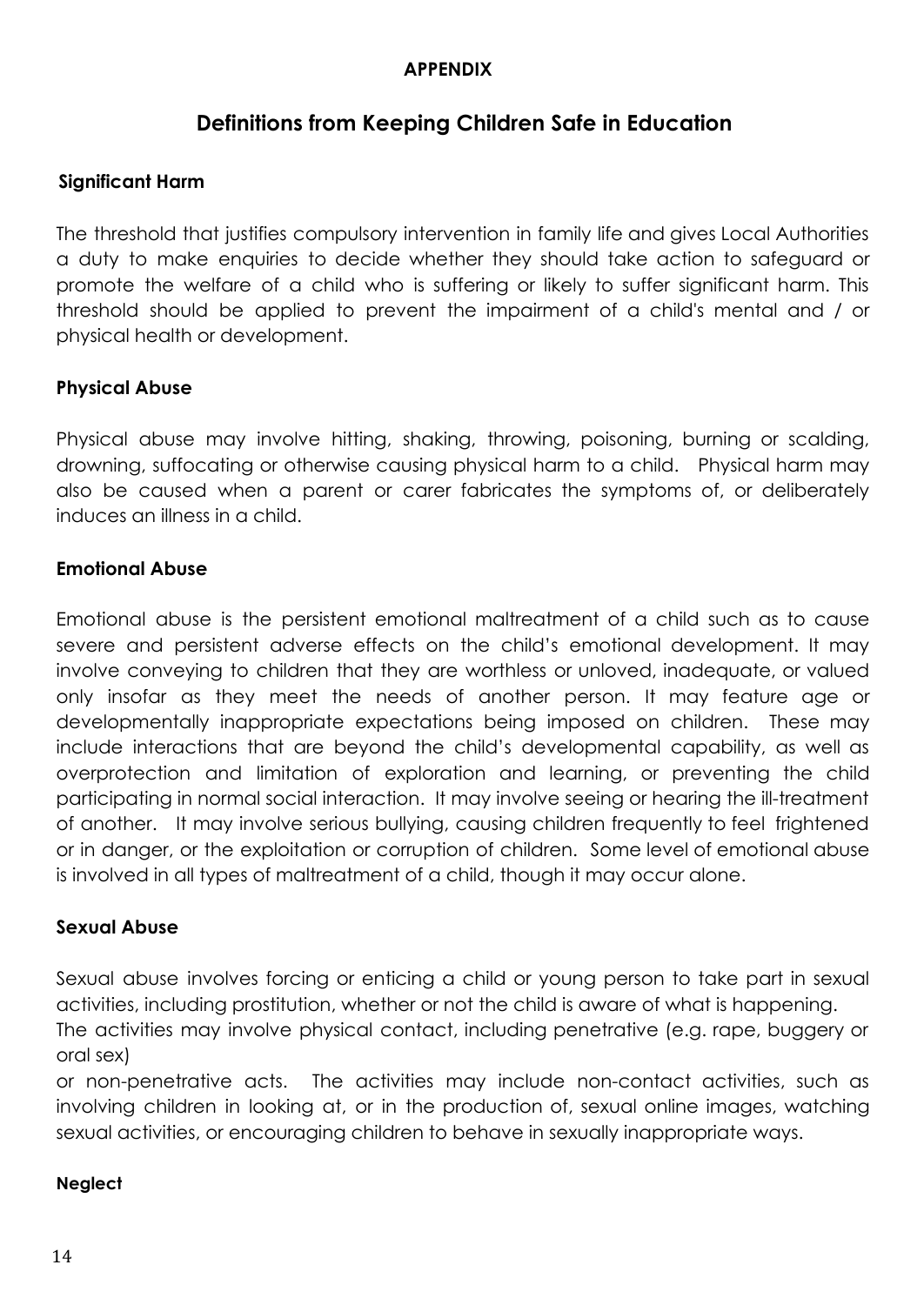Neglect is the persistent failure to meet a child's basic physical and/or psychological needs, likely to result in the serious impairment of the child's health or development. Neglect may occur during pregnancy as a result of maternal substance abuse for example. Once a child is born, neglect may involve a parent or carer failing to:

- Provide adequatefood and clothing, shelter (including exclusion from home or abandonment).
- Protect a child from physical and emotional harm or danger.
- Ensure adequate supervision (including the use of inadequate caretakers).
- Ensure access to appropriate medical care or treatment.
- It may also include neglect of, or unresponsiveness to, a child's basic emotional needs.

## **A 'Good' Safeguarding School**

The leadership, staff and governing body are committed to a safe school which promotes the well- being and welfare of all its pupils, staff and visitors and the following is embedded into its vision, culture and practices:

## **ETHOS AND ENVIRONMENT**

- The school is a place where 'Every Child Matters'.
- The environment is welcoming and pleasant and pupils, staff and visitors are greeted appropriately.
- The school/setting has pleasant and welcoming dining areas and encourages healthy eating.
- Achievements and progress are regularly celebrated and pupils have high expectations of themselves and others and understand that long-term goals are worth working for.
- Pupils feel valued and are open and confident in their relationships with staff and one another.
- Pupil's work is displayed and changed regularly.

## **PRACTICES AND PROCEDURES**

- The school has a 'Safeguarding Policy' which all staff understand and practices are fully implemented.
- Behaviour Management and Anti-bullying Policies are in place and are clearly understood and followed by all.
- The Multi Agency Levels of Need and Response Framework is embedded.
- Effective School Improvement Plan and effective school self-evaluation procedures are in place.

• Appropriate Policies and Procedures are in place, understood and implemented by all staff.

• The school/setting takes account of the DDA and has made appropriate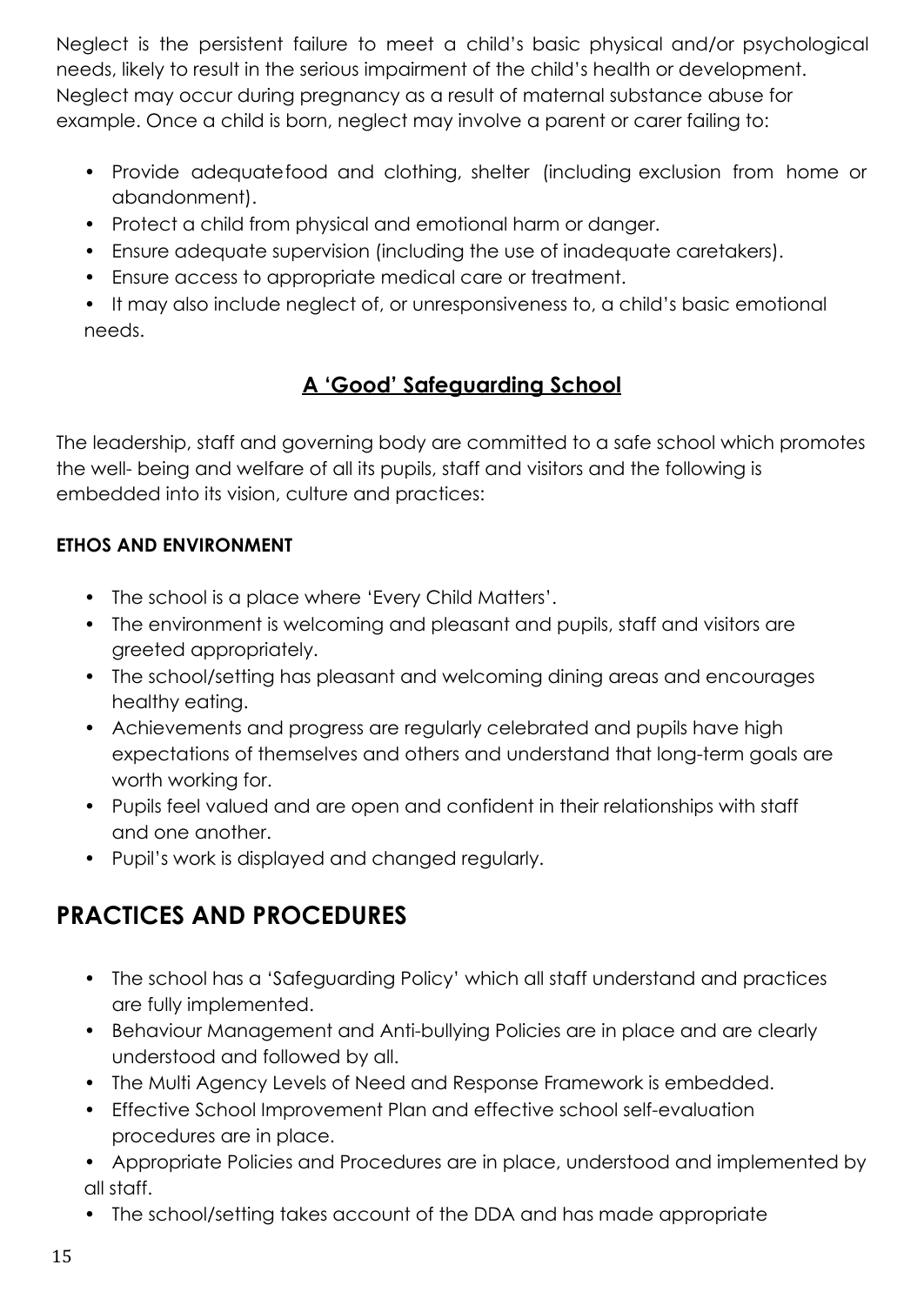adjustments for staff and pupils.

- All staff involved in safeguarding liaise regularly to ensure continuity in the support they provide.
- The school/setting has an identified person who administers medicines.
- DBS checks are in place and regularly updated.
- Appropriate Risk Assessment procedures are in place and updated.

## **PUPIL TRACKING**

- The progress and attendance of pupils in alternative provision is carefully tracked and monitored as for other pupils.
- Pupil tracking systems are in place and used effectively to monitor and track progress and intervene as required.
- Vulnerable groups are identified and tracked for progress, attainments and attendance.
- Effective transition for pupils takes place at all stages.

## **STAFF TRAINING**

- The Leadership and Management of the school is trained in Safeguarding and is effective.
- A Senior Designated Person for Safeguarding is nominated and receives regular training and has access to appropriate supervision.
- Staff receive regular updated training on Safeguarding and identified staff receive higher level training as appropriate.

## **PUPIL ENGAGEMENT**

- Pupil voice is valued and the School Council is afforded respect and is involved appropriately in decision making.
- Pupils are given responsibility in supporting other pupils and are involved in routine organisational tasks and activities.
- Pupils are encouraged to participate in a variety of clubs and activities.

## **THE CURRICULUM**

- The curriculum, organisation of teaching and learning and ethos in settings and schools contributes to teaching children and young people about safety issues, including road safety, accident prevention, substance misuse, sexual harassment, self-harm, Internet safety and building resilience.
- Staff expectations of pupil's behaviour, attendance and attainment are high.
- School has developed approaches to tackling all forms of bullying including, racist, homophobic and cyber-bullying. This includes tackling issues leading to grooming and child sexual exploitation and radicalisation